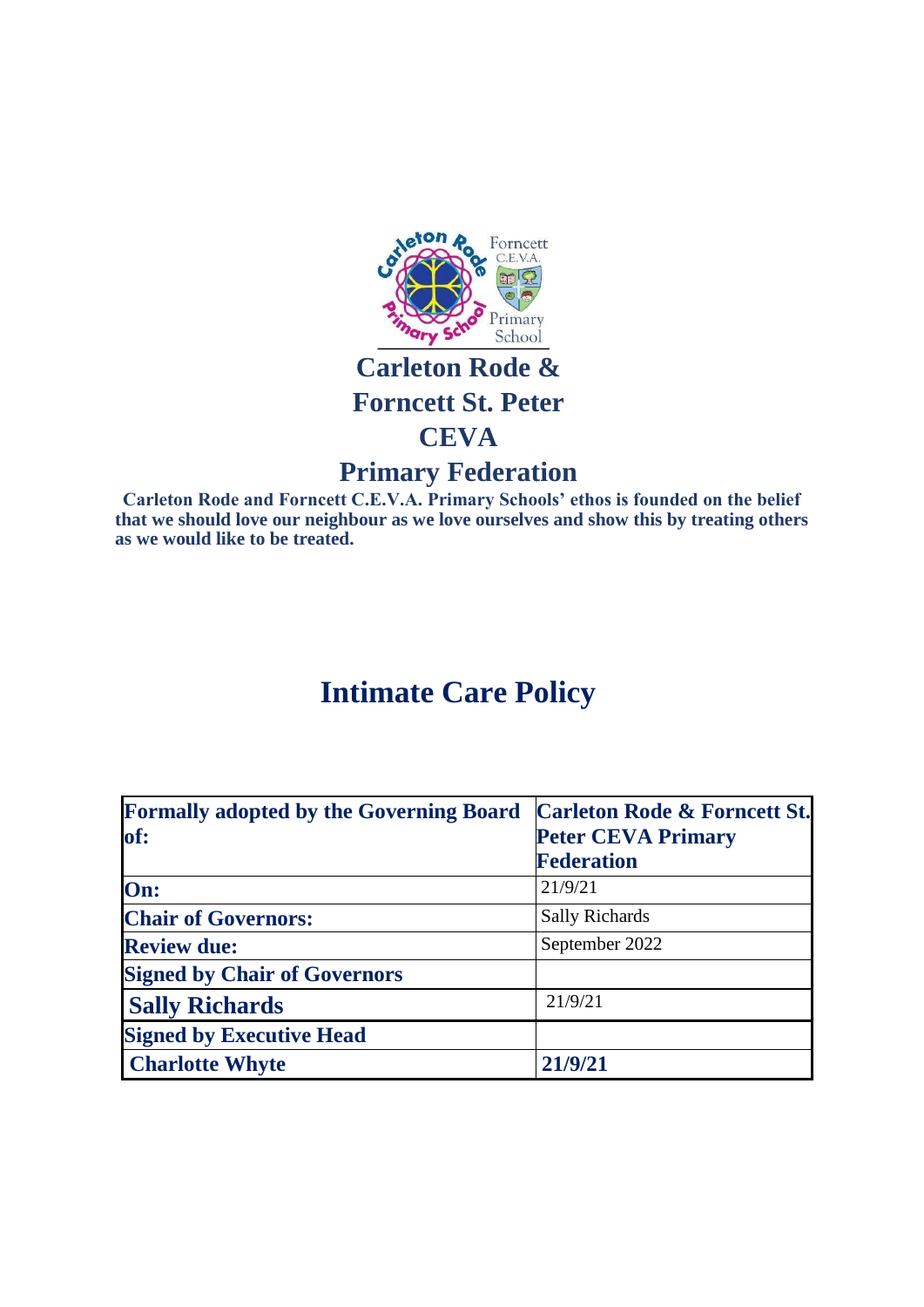#### **Intimate and Personal Care Policy**

Carleton Rode and Forncett St Peter CEVA Primary Schools are committed to ensuring that all staff responsible for the intimate care of children will undertake their duties in a respectful and professional manner at all times.

The Governing Body will act in accordance with Section 175 of the Education Act 2002 and the Government guidance 'Keeping Children Safe In Education' to safeguard and promote the welfare of pupils at our schools. The schools take seriously its responsibility to safeguard and promote the welfare of the children and young people in its care. Meeting a pupil's intimate care needs is one aspect of safeguarding. The Governing Body recognises its duties and responsibilities in relation to the Equalities Act 2010 which requires that any pupil with an impairment that affects his/her ability to carry out day-to-day activities must not be discriminated against.

This intimate care policy should be read in conjunction with the schools' policies as below (or similarly named):

- safeguarding policy and child protection procedures
- staff code of conduct and guidance on safer working practice
- 'whistle-blowing' and allegations management policies
- health and safety policy and procedures
- Special Educational Needs policy

The Governing Body is committed to ensuring that all staff responsible for the intimate care of pupils will undertake their duties in a professional manner at all times. It is acknowledged that these adults are in a position of great trust. We recognise that there is a need to treat all pupils, whatever their age, gender, disability, religion, ethnicity or sexual orientation with respect and dignity when intimate care is given. The child's welfare is of paramount importance and his/her experience of intimate and personal care should be a positive one. It is essential that every pupil is treated as an individual and that care is given gently and sensitively: no pupil should be attended to in a way that causes distress or pain.

Staff will work in close partnership with parent/carers and other professionals to share information and provide continuity of care. Where pupils with complex and/or long term health conditions have a health care plan in place, the plan should, where relevant, take into account the principles and best practice guidance in this intimate care policy.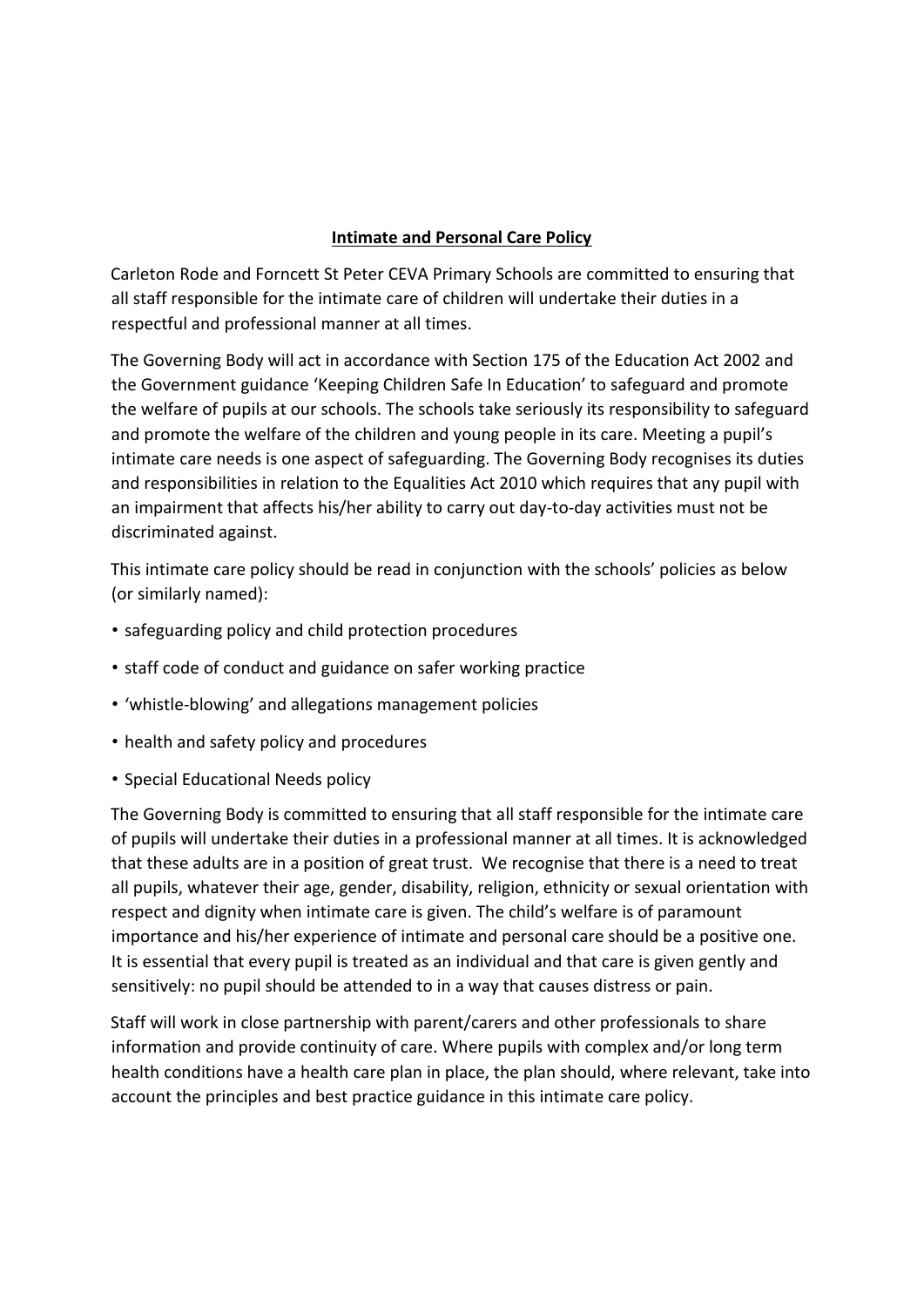Members of staff must be given the choice as to whether they are prepared to provide intimate care to pupils. All staff undertaking intimate care must be given appropriate training. This Intimate and Personal Care Policy has been developed to safeguard children and staff. It applies to everyone involved in the intimate care of children.

#### **Child focused principles of intimate care**

The following are the fundamental principles upon which the Policy and Guidelines are based:

- Every child has the right to be safe.
- Every child has the right to personal privacy.
- Every child has the right to be valued as an individual.
- Every child has the right to be treated with dignity and respect.
- Every child has the right to be involved and consulted in their own intimate care to the best of their abilities.
- Every child has the right to express their views on their own intimate care and to have such views taken into account.
- Every child has the right to have levels of intimate care that are as consistent as possible.

### **Definition**

Intimate care can be defined as any care which involves washing, touching or carrying out a procedure to intimate personal areas which most people usually carry out themselves but some pupils are unable to do because of their young age, physical difficulties or other special needs. This includes care associated with washing, toileting or nappy changing or dressing. It also includes supervision of pupils involved in intimate self-care.

### **Best Practice**

Pupils who require regular assistance with intimate care have written Individual Education Plans (IEP) and or Health Care Plans which may include intimate care plans agreed by staff, parents/carers and any other professionals actively involved, such as school nurses or physiotherapists. Ideally the plan should be agreed at a meeting at which all key staff and the pupil should also be present wherever possible/appropriate. Any historical concerns (such as past abuse) should be taken into account.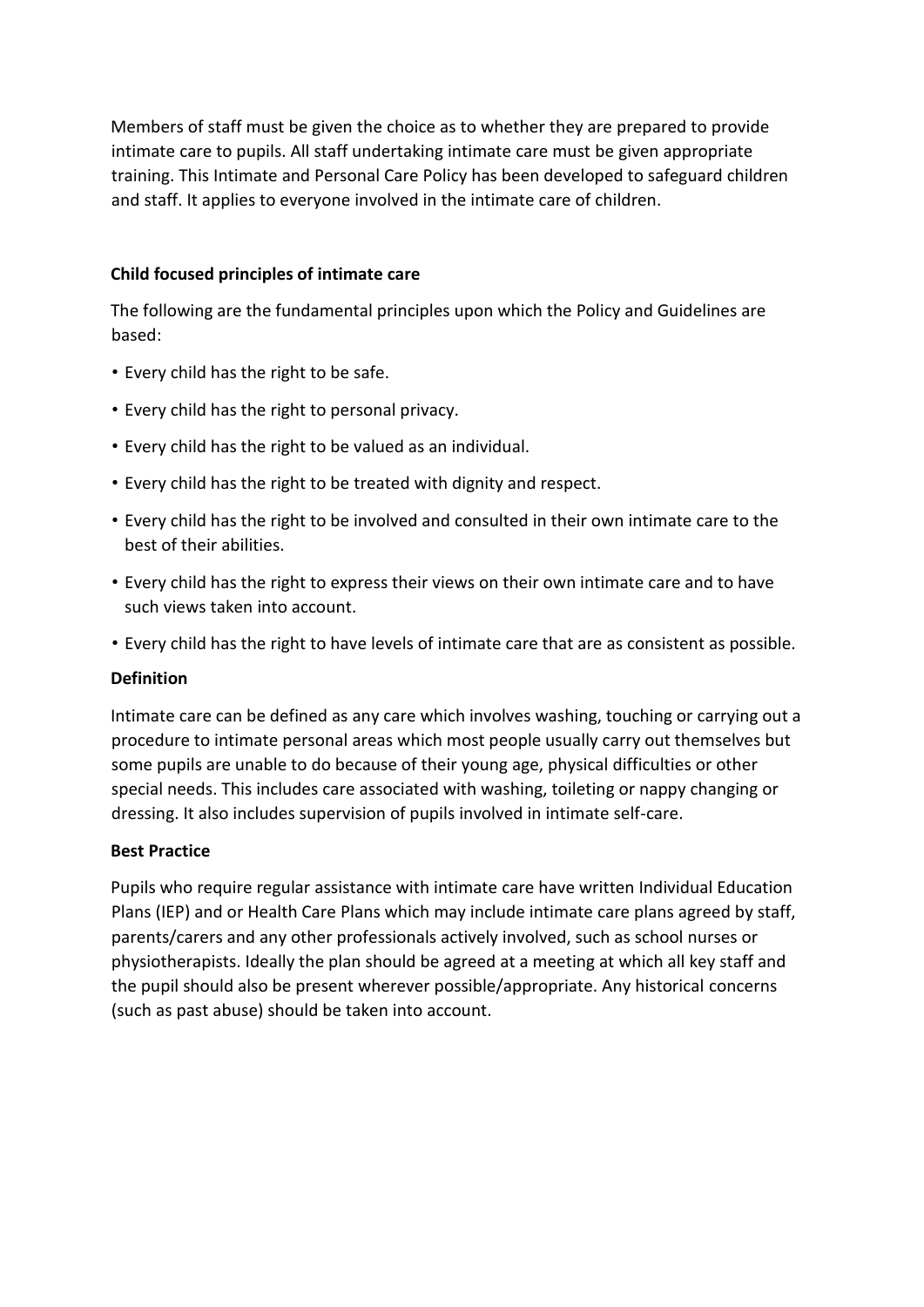The plan should be reviewed as necessary, but at least annually, and at any time of change of circumstances, e.g. for trips or staff changes (where the staff member concerned is providing intimate care).

They should also take into account procedures for educational visits/day trips. Where relevant, it is good practice to agree with the pupil and parents/carers appropriate terminology for private parts of the body and functions and this should be noted in the plan.

Where a Health care plan or IEP is not in place, parents/carers will be informed the same day if their child has needed help with meeting intimate care needs (eg has had an 'accident' and wet or soiled him/herself).

It is recommended practice that information on intimate care should be treated as confidential and communicated in person or by telephone. Accurate records should also be kept when a child requires assistance with regular intimate care; these can be brief but should, as a minimum, include full date, times and any comments such as changes in the child's behaviour. It should be clear who was present in every case. These records will be kept in the child's file and available to parents/carers on request.

In the case of a 'one off' toilet/soiling incident, the parent will be informed discreetly at the end of the day and informed of who the adult was that changed their child.

All pupils will be supported to achieve the highest level of autonomy that is possible given their age and abilities. Staff will encourage each individual pupil to do as much for his/herself as possible. Staff should be fully aware of best practice regarding infection control, including the requirement to wear disposable gloves and aprons where appropriate.

There must be careful communication with each pupil who needs help with intimate care in line with their preferred means of communication (verbal, symbolic, etc) to discuss their needs and preferences. Where the pupil is of an appropriate age and level of understanding permission should be sought before starting an intimate procedure. Staff who provide intimate care should speak to the pupil personally by name, explain what they are doing and communicate with all children in a way that reflects their ages. Every child's right to privacy and modesty will be respected.

Careful consideration will be given to each pupil's situation to determine who and how many carers might need to be present when s/he needs help with intimate care. SEN advice suggests that reducing the numbers of staff involved goes some way to preserving the child's privacy and dignity. Wherever possible, the pupil's wishes and feelings should be sought and taken into account. An individual member of staff should inform another appropriate adult when they are going alone to assist a pupil with intimate care. The religious views, beliefs and cultural values of children and their families should be taken into account, particularly as they might affect certain practices or determine the gender of the carer.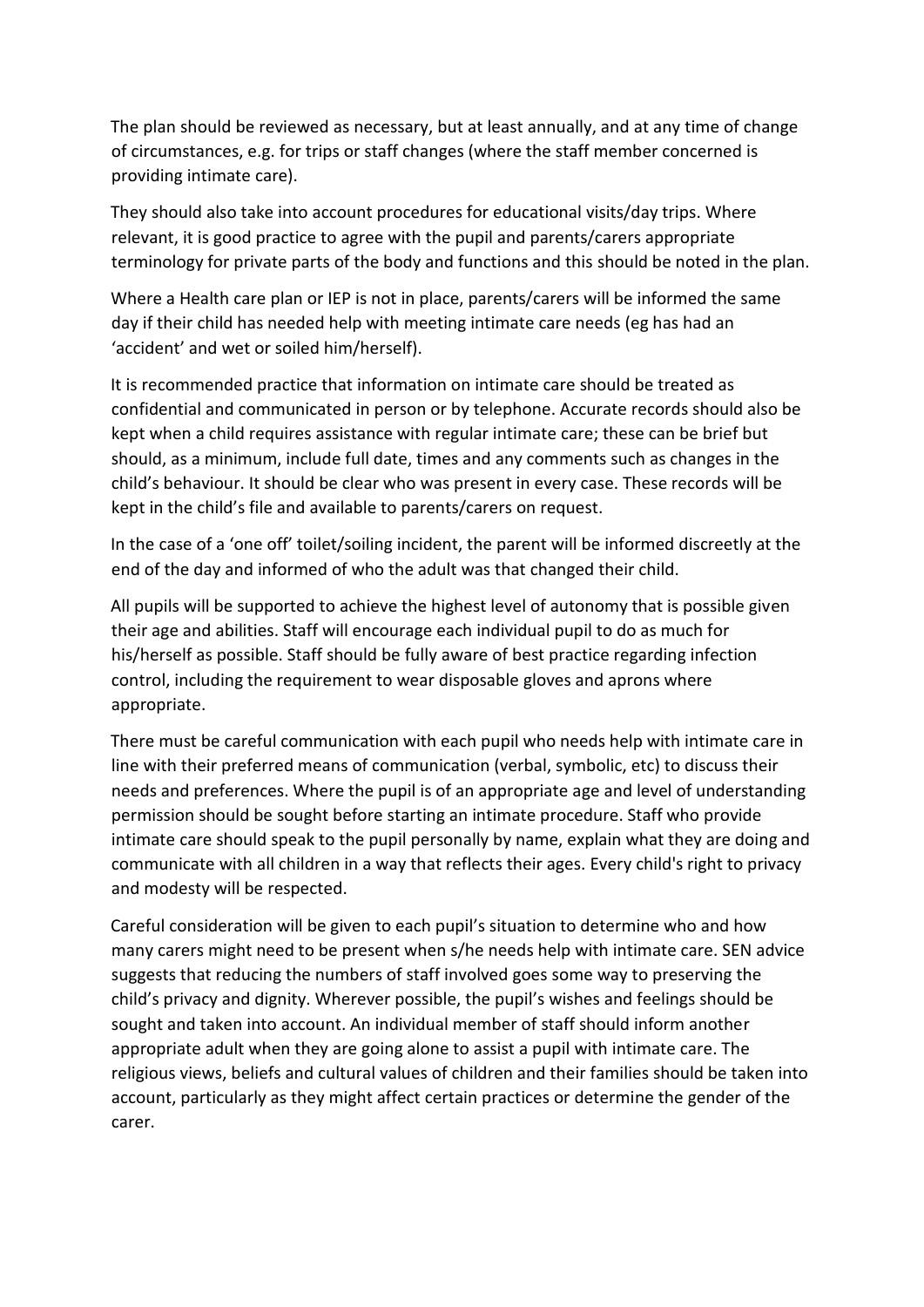Adults who assist pupils with intimate care should be employees of the school, not students or volunteers, and therefore have the usual range of safer recruitment checks, including enhanced CRB checks. **All staff should be aware of the school's confidentiality policy.** 

Sensitive information will be shared only with those who need to know. Health & Safety guidelines should be adhered to regarding waste products, if necessary; advice should be taken from the DCC Procurement Department regarding disposal of large amounts of waste products or any quantity of products that come under the heading of clinical waste. No member of staff will carry a mobile phone, camera or similar device whilst providing intimate care.

## **Child Protection**

The Governors and staff at this school recognise that pupils with special needs and who are disabled are particularly vulnerable to all types of abuse. The school's child protection procedures will be adhered to.

From a child protection perspective it is acknowledged that intimate care involves risks for children and adults as it may involve staff touching private parts of a pupil's body.

In our schools best practice will be promoted and all adults (including those who are involved in intimate care and others in the vicinity) will be encouraged to be vigilant at all times, to seek advice where relevant and take account of safer working practice. Where appropriate, pupils will be taught personal safety skills carefully matched to their level of development and understanding.

If a pupil becomes unusually distressed or very unhappy about being cared for by a particular member of staff, this should be reported to the class teacher or Headteacher. The matter will be investigated at an appropriate level (usually the Headteacher) and outcomes recorded. Parents/carers will be contacted as soon as possible in order to reach a resolution. Staffing schedules will be altered until the issue/s is/are resolved so that the child's needs remain paramount. Further advice will be taken from outside agencies if necessary.

If a pupil, or any other person, makes an allegation against an adult working at the school this should be reported to the Headteacher (or to the Chair of Governors if the concern is about the Headteacher) who will consult the Local Authority Designated Officer in accordance with the school's policy: Dealing with Allegations of Abuse against Members of Staff and Volunteers. It should not be discussed with any other members of staff or the member of staff the allegation relates to. Similarly, any adult who has concerns about the conduct of a colleague at the school or about any improper practice will report this to the Headteacher or to the Chair of Governors, in accordance with the child protection procedures and 'whistle-blowing' policy.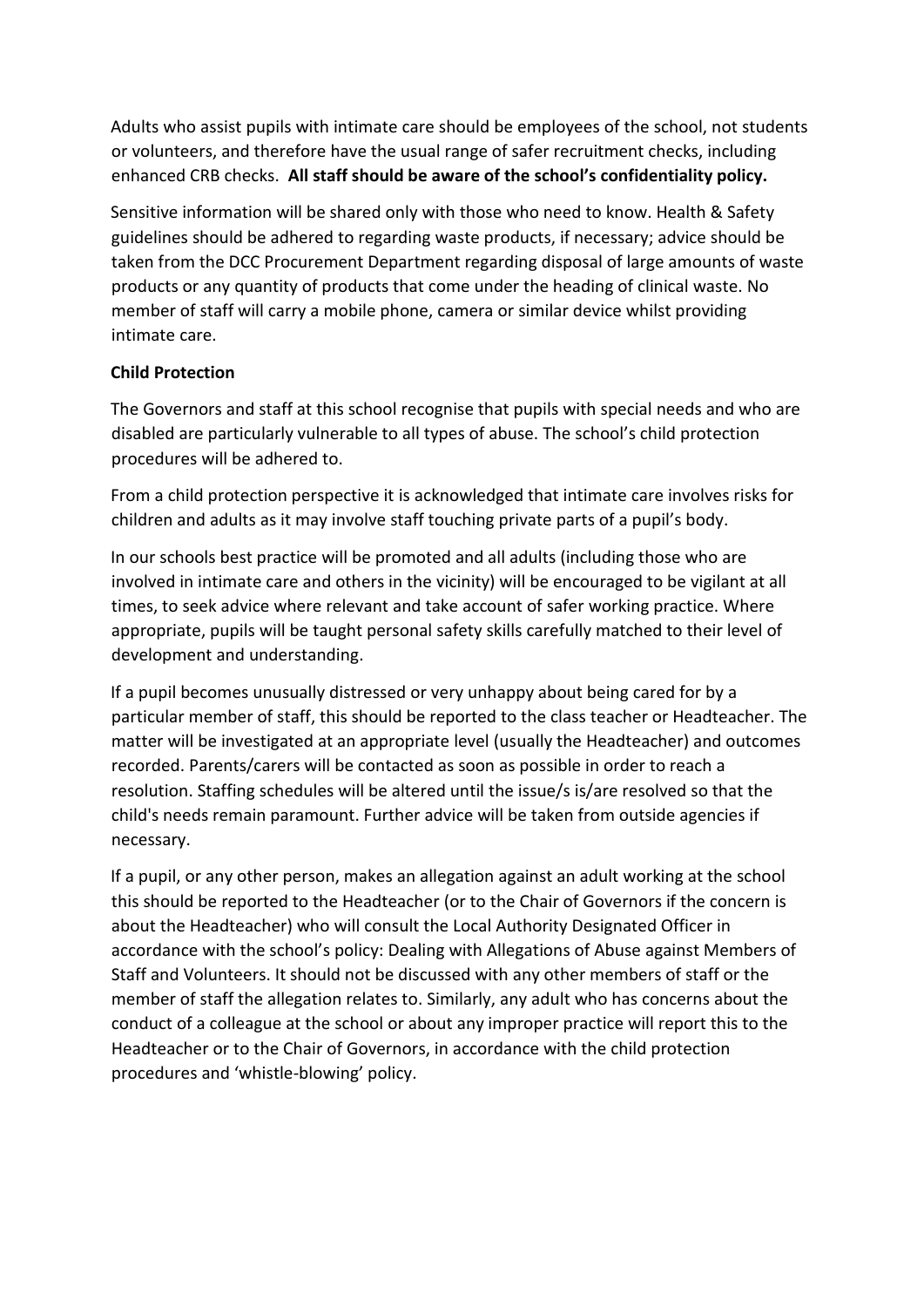#### **Physiotherapy**

Pupils who require physiotherapy whilst at school should have this carried out by a trained physiotherapist. If it is agreed in the IEP or care plan that a member of the school staff should undertake part of the physiotherapy regime (such as assisting children with exercises), then the required technique must be demonstrated by the physiotherapist personally, written guidance given and updated regularly. The physiotherapist should observe the member of staff applying the technique. Under no circumstances should school staff devise and carry out their own exercises or physiotherapy programmes. Any concerns about the regime or any failure in equipment should be reported to the physiotherapist.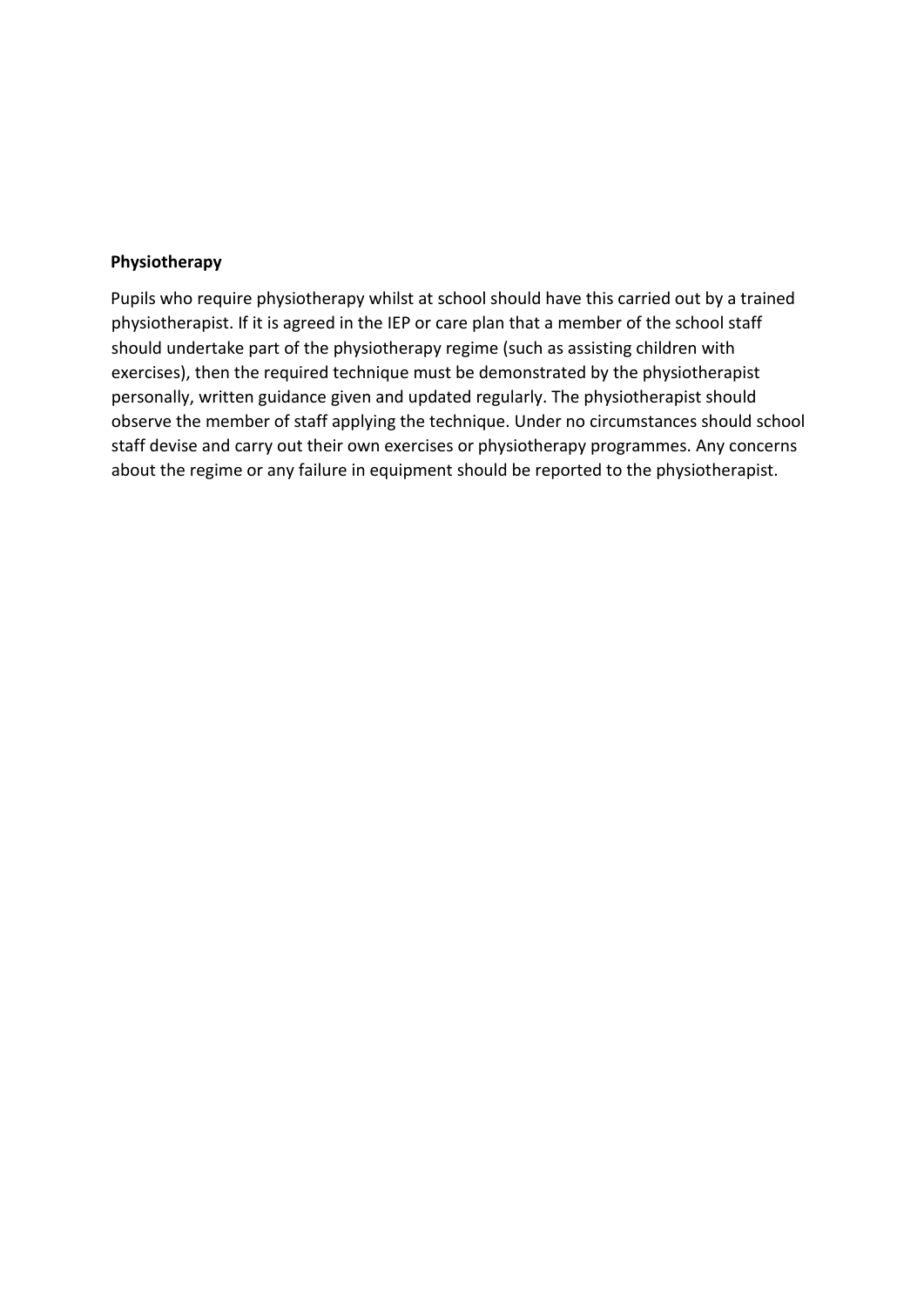#### **Intimate Care Policy Parental Agreement Form**

1. Intimate care is any care which involves washing, touching or carrying out an invasive procedure (such as cleaning up a pupil after they have soiled themselves) to intimate personal areas.

2. The issue of intimate care is a sensitive one and will require staff to be respectful of the child's needs. The child's dignity should always be preserved with a high level of privacy, choice and control. There shall be a high awareness of child protection issues. Staff behaviour must be open to scrutiny and staff must work in partnership with parents/ carers to provide continuity of care to children/ young people wherever possible.

3. The school is committed to ensuring that all staff responsible for the intimate care of children will undertake their duties in a professional manner at all times. The school recognises that there is a need to treat all children with respect when intimate care is given. No child should be attended to in a way that causes distress or pain.

4. The child who requires intimate care is treated with respect at all times; the child's welfare and dignity is of paramount importance.

5. The child will be supported to achieve the highest level of autonomy that is possible given their age and abilities. Staff will encourage each child to do as much for him/herself as he/she can. This may mean, for example, giving the child responsibility for washing themselves. Individual intimate care plans will be drawn up for particular children as appropriate to suit the circumstances of the child.

6. Each child's right to privacy will be respected. Careful consideration will be given to each child's situation to determine how many carers might need to be present when a child is toileted. Where possible one child will be catered for by one adult unless there is a sound reason for having more adults present.

7. The school maintains a record of who changes a child, how often this task is carried out, any comments/ actions taken, which member of staff was involved and the time.

8. Parents have a role to play when their child is still wearing nappies. The parent should provide nappies, disposal bags, wipes etc. and parents should be made aware of this responsibility. The school is responsible for providing gloves, plastic aprons, a bin and liners to dispose of any waste.

9. Staff will always wear an apron and gloves when dealing with a child who is bleeding or soiled or when changing a soiled nappy. Any soiled waste is to be placed in a polythene waste disposal bag, which can be sealed. This bag will then be placed in a bin (complete with a liner) which is specifically designated for the disposal of such waste.

10. Staff who administer first aid may invite another adult to be present. The pupil's dignity must always be considered and where contact of a more intimate nature is required.